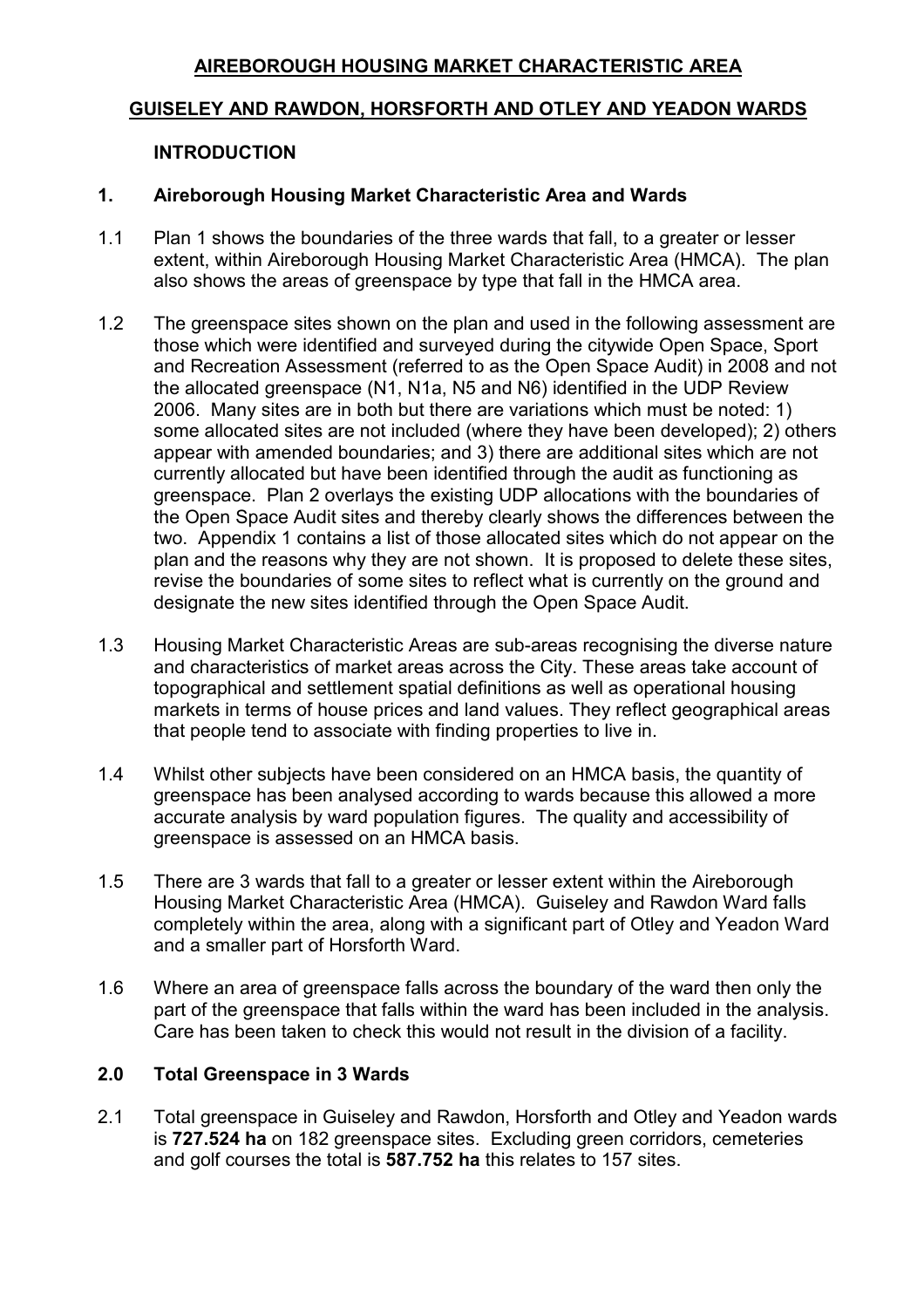# **3.0 Core Strategy Policy G3: Standards for Open Space, Sport and Recreation**

- 3.1 Policy G3 sets out standards for the following types of greenspace:
	- Parks and Gardens
	- Outdoor Sports Provision excludes MUGAs, single goal ends and golf courses. Includes tennis courts, bowling greens, athletics tracks, synthetic pitches, adult pitches, junior pitches (football, rugby, cricket)
	- Amenity greenspace excludes cemeteries.
	- Children and young people's equipped play facilities includes MUGAs skate parks, teen shelters, play facilities.
	- Allotments both used and unused.
	- Natural greenspace excludes green corridors.
- 3.2 There are no standards in the Core Strategy for cemeteries, green corridors and golf courses.

# **QUANTITY OF GREENSPACE**

# **4.0 Methodology**

- 4.1 The tables below show the breakdown of provision, or **quantity,** for each of the 6 types of greenspace defined in Policy G3 in the Core Strategy. The quantities have been divided by the total population of each ward to give a standard which can be compared against the standards in Policy G3.
- 4.2 The ward population is taken from the ONS Mid-Year Population Estimates 2010. Ward Populations are as follows:

| <b>Ward</b>                | <b>Population</b> |  |
|----------------------------|-------------------|--|
| <b>Guiseley and Rawdon</b> | 26,496            |  |
| Horsforth                  | 22,457            |  |
| Otley and Yeadon           | 22,233            |  |

4.3 Child populations are taken from the ONS Mid-Year Population Estimates 2009 and are as follows:

| Ward                | Population aged 0 -16 years |
|---------------------|-----------------------------|
| Guiseley and Rawdon | 4.454                       |
| Horsforth           | l 3.885                     |
| Otley and Yeadon    | 4,099                       |

4.4 Core Strategy policy G3 identifies the following standards for quantity of greenspace:

| <b>Greenspace type</b>          | <b>Quantity per 1000 population</b>             |
|---------------------------------|-------------------------------------------------|
| <b>Parks and Gardens</b>        | 1 hectare                                       |
| <b>Outdoor sports provision</b> | 1.2 hectares (excluding education<br>provision) |
| Amenity greenspace              | 0.45 hectares                                   |
| Children and young people's     | 2 facilities per 1,000 children                 |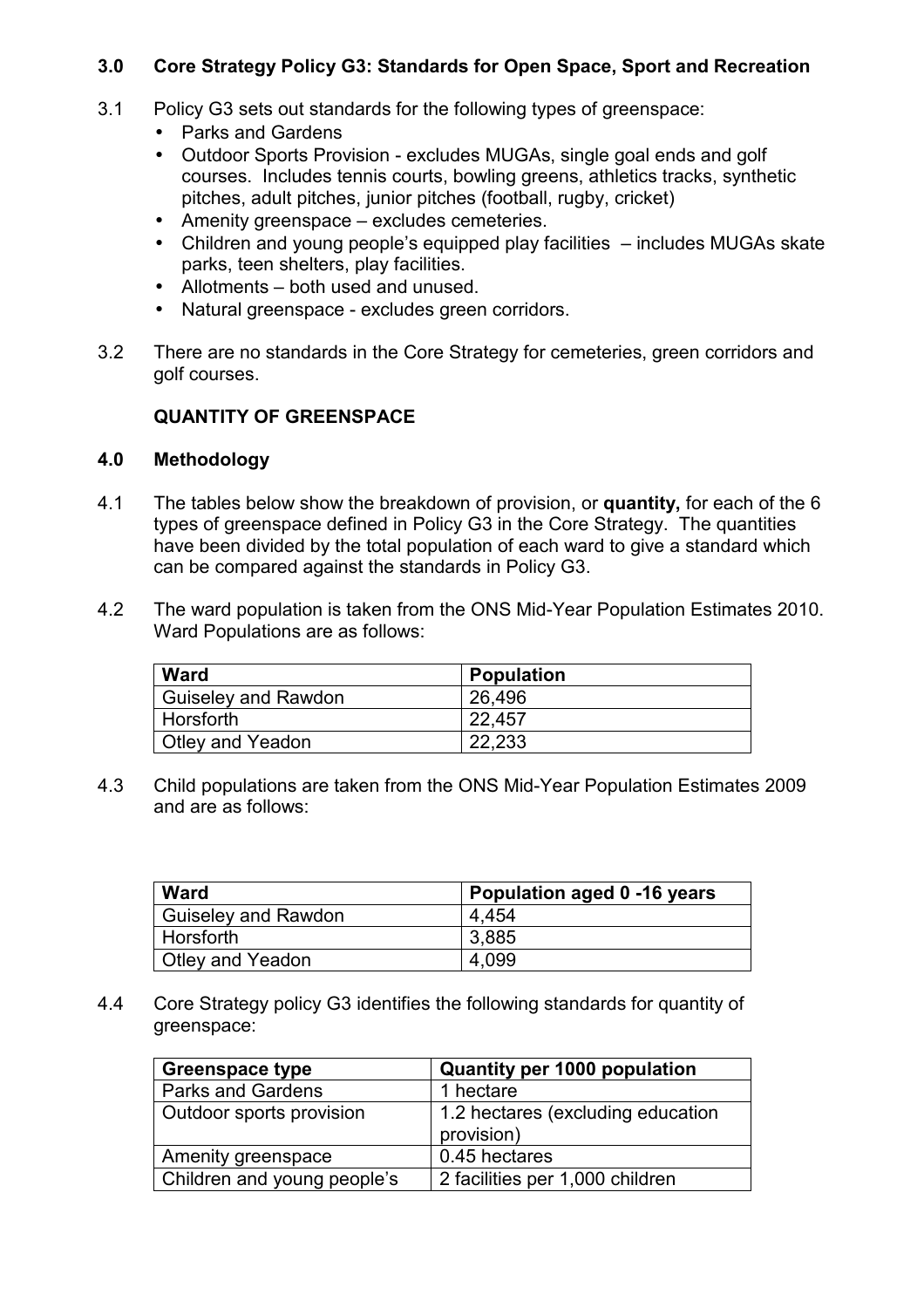| equipped play facilities  | (excluding education provision)                                           |
|---------------------------|---------------------------------------------------------------------------|
| Allotments                | l 0.24 hectares                                                           |
| <b>Natural Greenspace</b> | 0.7 hectares (main urban area and<br>major settlements, 2 ha other areas) |

There are two standards for the provision of natural greenspace set out in Policy G3, 0.7ha per 1000 population for the main urban area and major settlements and 2ha per 1000 population for other areas. Guiseley/Yeadon/Rawdon is identified as a major settlement in the Core Strategy, therefore natural greenspace provision in the Aireborough HMCA has been considered against the 0.7ha standard rather than the 2ha standard

# **5.0 Quantities by types and Wards**

5.1 The quantities of greenspace types compared to the Core Strategy standards are as follows for each of the three wards in the Aireborough HMCA.

# **Parks and Gardens**:

# 5.2 *Parks and Gardens Guiseley & Rawdon Ward*

| SITE ID | SITE_NAME                           | AREA ha |
|---------|-------------------------------------|---------|
| 73      | Micklefield Park, Rawdon            | 4.278   |
| 1039    | New Road Side Playing Fields        | 4.244   |
|         | 1042   Park Avenue Playing Fields   | 0.974   |
| 69      | <b>Kirk Lane Park</b>               | 3.042   |
| 81      | Nunroyd Park, Guiseley              | 22.330  |
| 77      | Nethermore Park, Guiseley           | 3.564   |
| 1068    | <b>Hawksworth Recreation Ground</b> | 1.016   |
| 766     | <b>Shaw Lane Recreation Ground</b>  | 2.998   |
| Total   |                                     | 42.446  |

## 5.2.1 **Quantity (per thousand people)** - 42.446 ÷ 26.496 = **1.6 hectares**

5.2.2 **Conclusions**: Compared against the standard of 1 hectare per 1000 population, Guiseley and Rawdon ward exceeds the recommended Core Strategy standard and so has surplus provision in terms of the quantity of Parks and Gardens.

# 5.3 *Parks and Gardens Horsforth Ward*

| SITE ID | <b>SITE NAME</b>                      | AREA ha |
|---------|---------------------------------------|---------|
| 61      | <b>Horsforth Hall Park</b>            | 15.151  |
|         | 1108   Drury Avenue Recreation Ground | 1.969   |
|         | 1109   Cragg Hill Recreation Ground   | 2.849   |
| 1356    | <b>Jubilee Hall</b>                   | 0.694   |
| Total   |                                       | 20.663  |

# 5.3.1 **Quantity (per thousand people)** - 20.663 ÷ 22.457 = **0.92 hectares**

5.3.2 **Conclusions** - Compared against the standard of 1 hectare per 1000 population, Horsforth ward falls slightly short of the recommended Core Strategy standard and so is deficient in terms of the quantity of Parks and Gardens.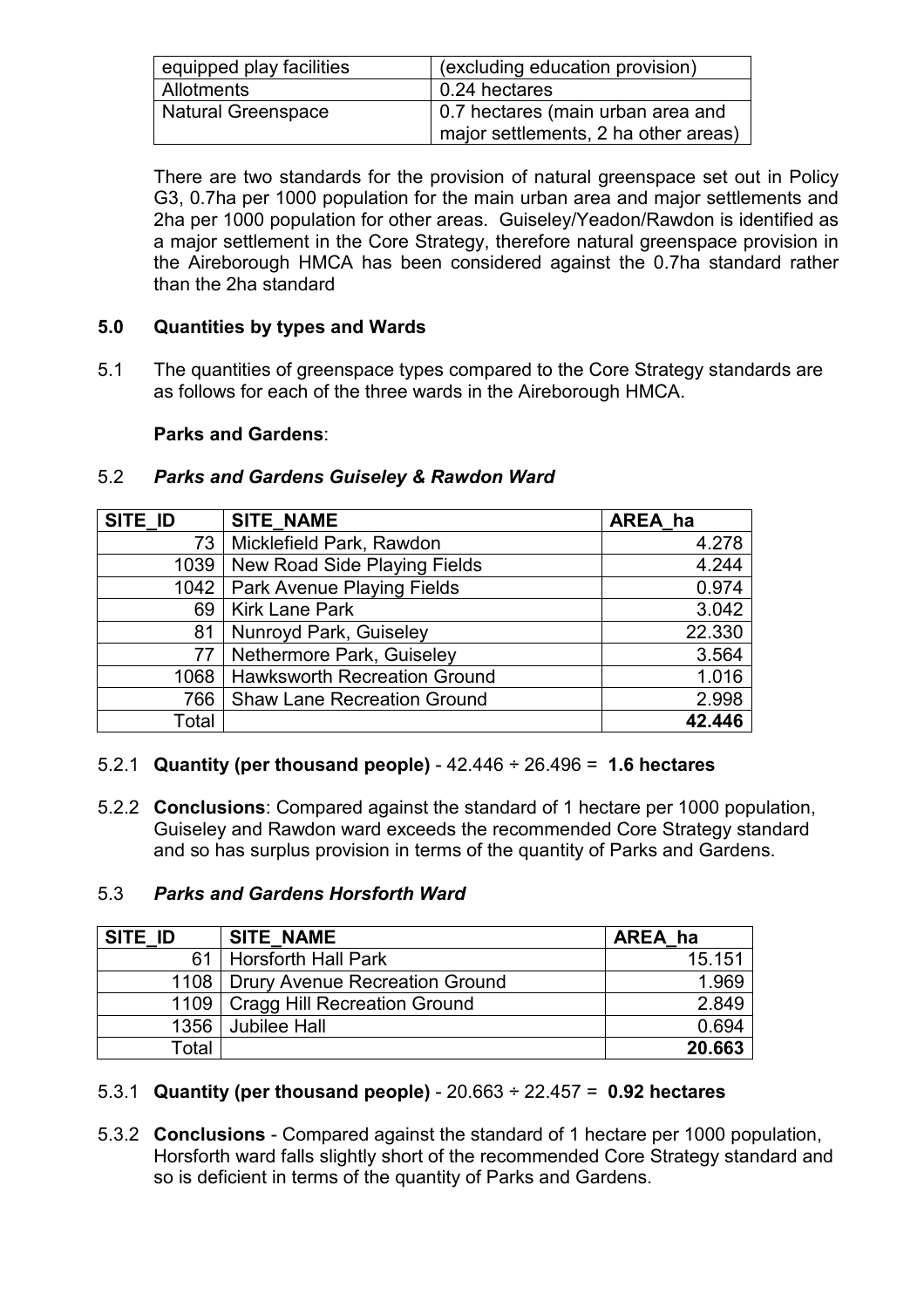# 5.4 *Parks and Gardens Otley & Yeadon Ward*

| SITE ID | <b>SITE NAME</b>                 | AREA ha |
|---------|----------------------------------|---------|
| 109     | <b>Wharfemeadows Park</b>        | 5.757   |
| 1394    | <b>Hawthorn Crescent POS</b>     | 0.436   |
| 96      | <b>Tarnfield Park, Yeadon</b>    | 16.949  |
| 839     | <b>Henshaw Oval</b>              | 0.267   |
| 123     | <b>Grove Hill Park, Otley</b>    | 2.265   |
| 770     | <b>Weston Drive Sports Field</b> | 1.293   |
| 772.    | Newall Carr Road                 | 0.836   |
| 776     | Cayton Road Playing Field        | 0.326   |
| Total   |                                  | 28.129  |

# 5.4.1 **Quantity (per thousand people)** - 28.129 ÷ 22.233 = **1.26 hectares**

5.4.2 **Conclusions** - Compared against the standard of 1 hectare per 1000 population, Otley and Yeadon ward exceeds the recommended Core Strategy standard and so has surplus provision in terms of the quantity of Parks and Gardens.

# 5.5 **Parks and Gardens - Overall Conclusions**

5.5.1 If the totals for all 3 wards are added together it creates an overall standard of 1.29 hectares per 1,000 population. This exceeds the Core Strategy standard however this figure is an average so whilst there is sufficient provision in Guiseley and Rawdon and Otley and Yeadon Wards, there is an under provision in Horsforth Ward. This highlights the need to present the analysis by Ward.

## **Outdoor Sports Provision**

## 5.6 **Methodology**

- 5.6.1 Outdoor sports facilities in educational use have been excluded as it cannot be assumed that these are available for the public to use. Golf courses have also been excluded.
- 5.6.2 There are instances where outdoor sports provision occurs within other primary typologies. We have identified these and used the Sport England Comparison Standards to extract out the size of facilities as follows:
	- Playing pitch (adult) =  $1.2$ ha
	- $\bullet$  Junior pitch = 0.5ha
	- Bowling green  $= 0.14$ ha
	- $\bullet$  Tennis court = 0.0742
	- Cricket pitch =  $1.37$ ha
	- Synthetic turf pitch  $= 0.7$ ha

## 5.7 *Outdoor Sports Provision Guiseley & Rawdon Ward*

| SITE ID | <b>SITE NAME</b>                    |
|---------|-------------------------------------|
|         | 73   Micklefield Park, Rawdon       |
|         | 1039   New Road Side Playing Fields |
|         | 1042   Park Avenue Playing Fields   |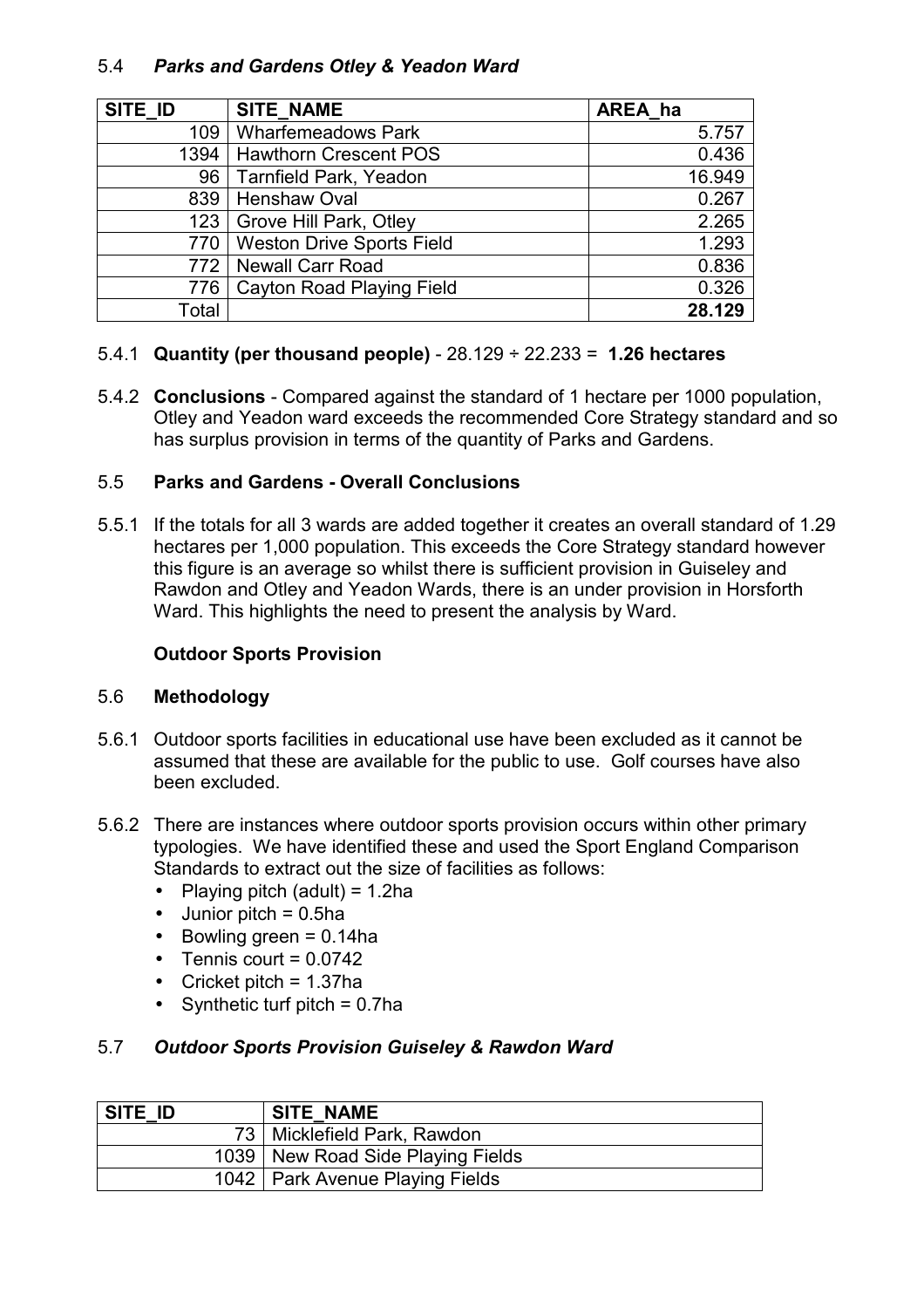| 69     | <b>Kirk Lane Park</b>               |
|--------|-------------------------------------|
| 81     | Nunroyd Park, Guiseley              |
| 77     | Nethermore Park, Guiseley           |
| 1786 l | <b>Rawdon Grounds</b>               |
|        | 1780   Rawdon Cricket Club          |
|        | 1068   Hawksworth Recreation Ground |
| 1070 l | <b>Tranmere Park Tennis Courts</b>  |
| 766    | <b>Shaw Lane Recreation Ground</b>  |
| 55     | <b>Green Bottom Bowling Club</b>    |
| 1873   | <b>High Royds</b>                   |

5.7.1 The quantity of outdoor sports provision on the above sites is as follows:

| <b>Type</b>              | No. | Area (ha) |
|--------------------------|-----|-----------|
| <b>Adult Pitches</b>     | 15  | 18.0      |
| <b>Junior Pitches</b>    | 3   | 1.5       |
| <b>Cricket Pitches</b>   |     | 5.48      |
| <b>Tennis Courts</b>     | 5   | 0.371     |
| <b>Bowling Green</b>     |     | 0.56      |
| <b>Synthetic Pitches</b> |     | 0.7       |
| Total                    |     | 26.611    |

# 5.7.2 **Quantity (per thousand people)** - 26.611 ÷ 26.496 = **1.0 hectares**

5.7.3 **Conclusions** - Compared against the standard of 1.2 hectares per 1000 population, Guiseley and Rawdon Ward falls short of the recommended Core Strategy standard and so is deficient in terms of the quantity of outdoor sports provision.

# 5.8 *Outdoor Sports Provision Horsforth Ward*

| SITE ID | <b>SITE NAME</b>                              |
|---------|-----------------------------------------------|
| 61      | <b>Horsforth Hall Park</b>                    |
| 967     | <b>Calverley Lane Sports Ground</b>           |
| 1279    | Rawdon Golf Course tennis courts              |
| 1836    | <b>Brownberrie Lane Rec</b>                   |
| 67      | King George's Playing Fields                  |
| 162     | <b>Woodside Recreation Ground</b>             |
| 1063    | Yarn Bury Rugby Club                          |
| 1108    | Drury Avenue Recreation Ground                |
| 1109    | <b>Cragg Hill Recreation Ground</b>           |
| 1818    | Rawdon Meadow Playing Fields                  |
| 1816    | <b>Woodhouse Public School Playing Fields</b> |

5.8.1 The quantity of outdoor sports provision on the above sites is as follows:

| $T$ vpe               | No. | Area (ha) |
|-----------------------|-----|-----------|
| <b>Adult Pitches</b>  | 21  | 25.2      |
| <b>Junior Pitches</b> |     | 1.5       |
| Cricket Pitches       |     | 9.59      |
| <b>Tennis Courts</b>  | 13  | 0.965     |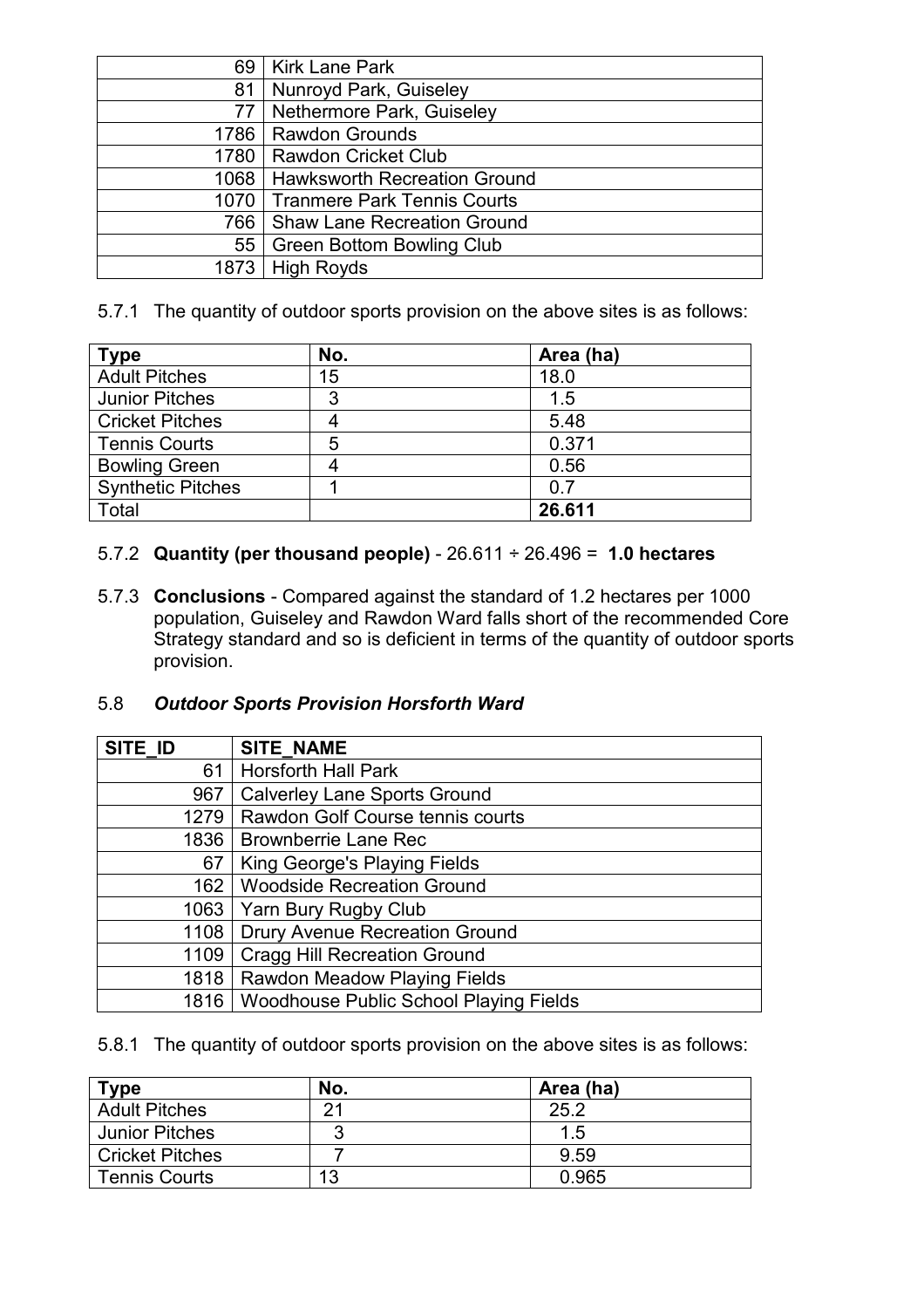| <b>Bowling Green</b>     | 0.28   |
|--------------------------|--------|
| <b>Synthetic Pitches</b> |        |
| Total                    | 37.535 |

# 5.8.2 **Quantity (per thousand people)** - 37.535 ÷ 22.457 = **1.7 hectares**

5.8.3 **Conclusions** - Compared against the standard of 1.2 hectares per 1000 population, Horsforth Ward exceeds the recommended Core Strategy standard and so has surplus provision in terms of the quantity of outdoor sports provision.

# 5.9 *Outdoor Sports Provision Otley and Yeadon Ward*

| SITE ID | <b>SITE NAME</b>                         |
|---------|------------------------------------------|
| 109     | <b>Wharfemeadows Park</b>                |
| 1767    | <b>Otley RUFC</b>                        |
| 1770    | Former Thomas Chippendale School Pitches |
| 96      | <b>Tarnfield Park, Yeadon</b>            |
| 123     | Grove Hill Park, Otley                   |
| 1091    | <b>Otley Town Football Club</b>          |
| 1092    | <b>Old Etonian Rugby Pitches</b>         |
| 1773    | <b>Yeadon Cricket Club</b>               |
| 1774    | <b>Yeadon Football Pitch</b>             |
| 777     | <b>Grove Hill Cricket Ground</b>         |
| 770     | <b>Weston Drive Sports Field</b>         |
| 773     | <b>Garnetts Field</b>                    |

## 5.9.1 The quantity of outdoor sports provision on the above sites is as follows:

| <b>Type</b>              | No. | Area (ha) |
|--------------------------|-----|-----------|
| <b>Adult Pitches</b>     | 14  | 16.8      |
| <b>Junior Pitches</b>    | っ   | 1.0       |
| <b>Cricket Pitches</b>   | 2   | 2.74      |
| <b>Tennis Courts</b>     |     | 0.52      |
| <b>Bowling Green</b>     | 3   | 0.42      |
| <b>Synthetic Pitches</b> |     |           |
| Total                    |     | 21.48     |

# 5.9.2 **Quantity (per thousand people)** - 21.48 ÷ 22.223 = **0.96 hectares**

5.9.3 **Conclusions** - Compared against the standard of 1.2 hectares per 1000 population, Otley and Yeadon Ward falls short of the recommended Core Strategy standard and so is deficient in terms of the quantity of outdoor sports provision.

# 5.10 **Outdoor Sports Provision – Overall Conclusions**

5.10.1 If the totals for all 3 wards are added together it creates an overall standard of 1.2 hectares per 1,000 population. This matches the Core Strategy standard however this figure is an average so whilst there is sufficient provision in Horsforth Ward there is an under provision in Guiseley and Rawdon and Otley and Yeadon Wards. This highlights the need to present the analysis by Ward.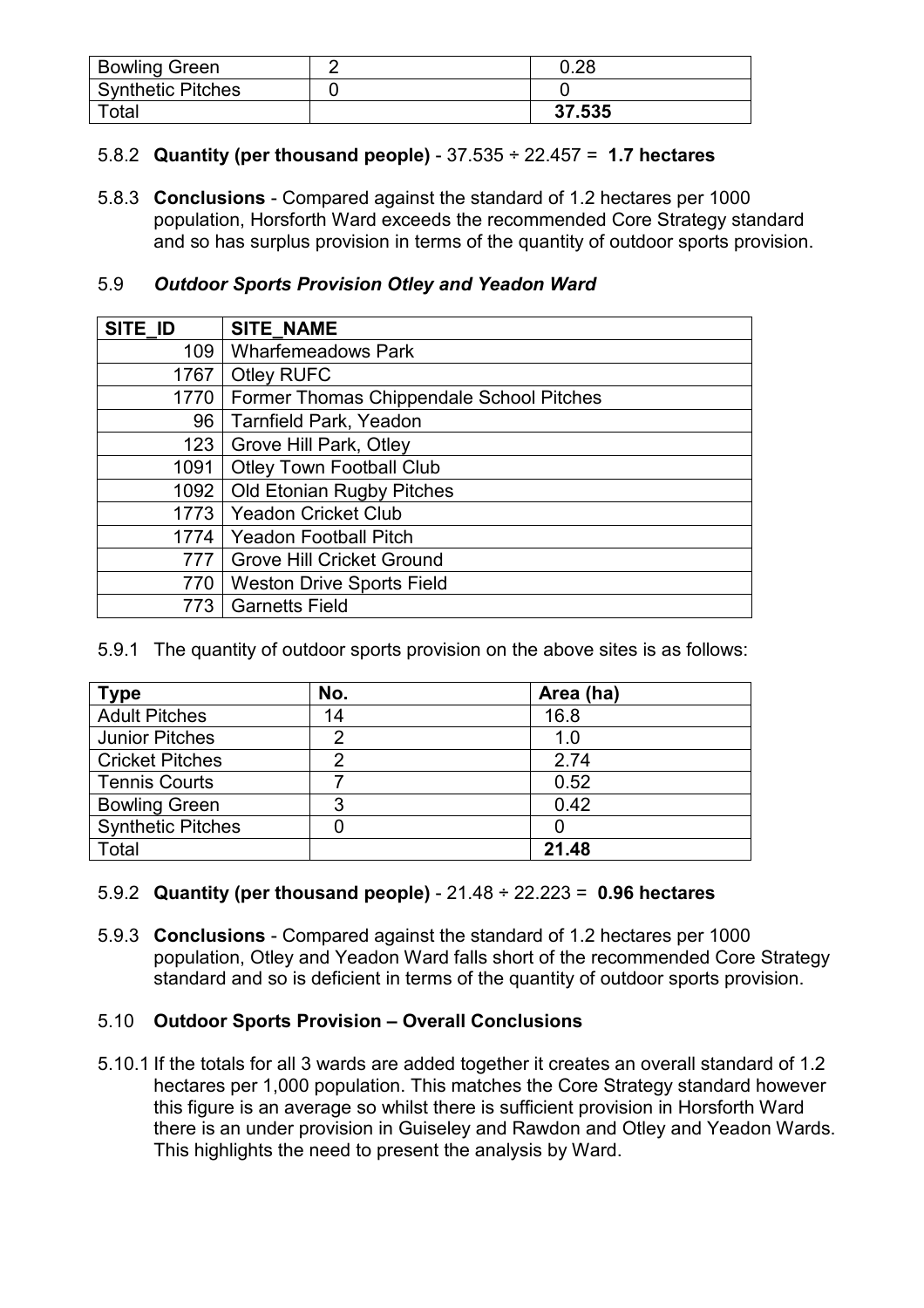# **Amenity Greenspace**

| SITE ID | <b>SITE NAME</b>             | AREA ha |
|---------|------------------------------|---------|
| 1047    | <b>High Royds Hospital 3</b> | 5.179   |
| 1086    | The Oval - Otley             | 0.279   |
|         | 152   Fairfax Grove POS      | 0.301   |
| 886     | <b>Hawkhill Avenue</b>       | 0.369   |
| 1363    | West Lea Crescent POS        | 0.271   |
| 1871    | The Green                    | 0.943   |
| 1873    | <b>High Royds</b>            | 12.110  |
| Total   |                              | 19.452  |

# 5.11 *Amenity Greenspace Guiseley & Rawdon Ward*

## 5.11.1 **Quantity (per thousand people)** - 19.452 ÷ 26.496 = **0.62 hectares**

5.11.2 **Conclusions** - Compared against the standard of 0.45 hectares per 1000 population, Otley and Yeadon Ward exceeds the recommended Core Strategy standard and so has surplus provision in terms of the quantity of amenity greenspace.

## 5.12 *Amenity Greenspace Horsforth Ward*

| SITE ID | <b>SITE NAME</b>                  | AREA ha |
|---------|-----------------------------------|---------|
| 1352    | King George Road                  | 0.283   |
| 1666    | Fulford Grange 1                  | 0.276   |
| 1667    | Fulford Grange 2                  | 0.368   |
|         | 1342   Emmott Drive               | 0.215   |
| 1491    | Roos Field                        | 0.239   |
| 162     | <b>Woodside Recreation Ground</b> | 1.265   |
| 1402    | <b>Woodside Park Avenue POS</b>   | 1.863   |
| Total   |                                   | 4.509   |

## 5.12.1 **Quantity (per thousand people)** - 4.509 ÷ 22.457 = **0.20 hectares**

5.12.2 **Conclusions** - Compared against the standard of 0.45 hectares per 1000 population, Horsforth Ward falls short of the recommended Core Strategy standard and so is deficient in terms of the quantity of amenity greenspace.

# 5.13 *Amenity Greenspace Otley & Yeadon Ward*

| SITE ID | <b>SITE NAME</b>                       | AREA ha |
|---------|----------------------------------------|---------|
| 1397    | <b>Harper Terrace</b>                  | 0.276   |
| 854     | <b>Coppice Wood Avenue</b>             | 0.234   |
| 706     | <b>Farnley Lane</b>                    | 0.314   |
| 1029    | Plane Tree Hill                        | 3.454   |
| 1093    | Stephencroft Park                      | 0.324   |
| 677     | <b>Manor Garth</b>                     | 0.767   |
| 1776    | <b>Union Court</b>                     | 0.283   |
| 1089    | <b>Cambridge Drive POS</b>             | 5.331   |
| 1090    | Cambridge Drive POS (Site adjacent to) | 1.159   |
|         | 775   Pegholme Drive POS               | 0.320   |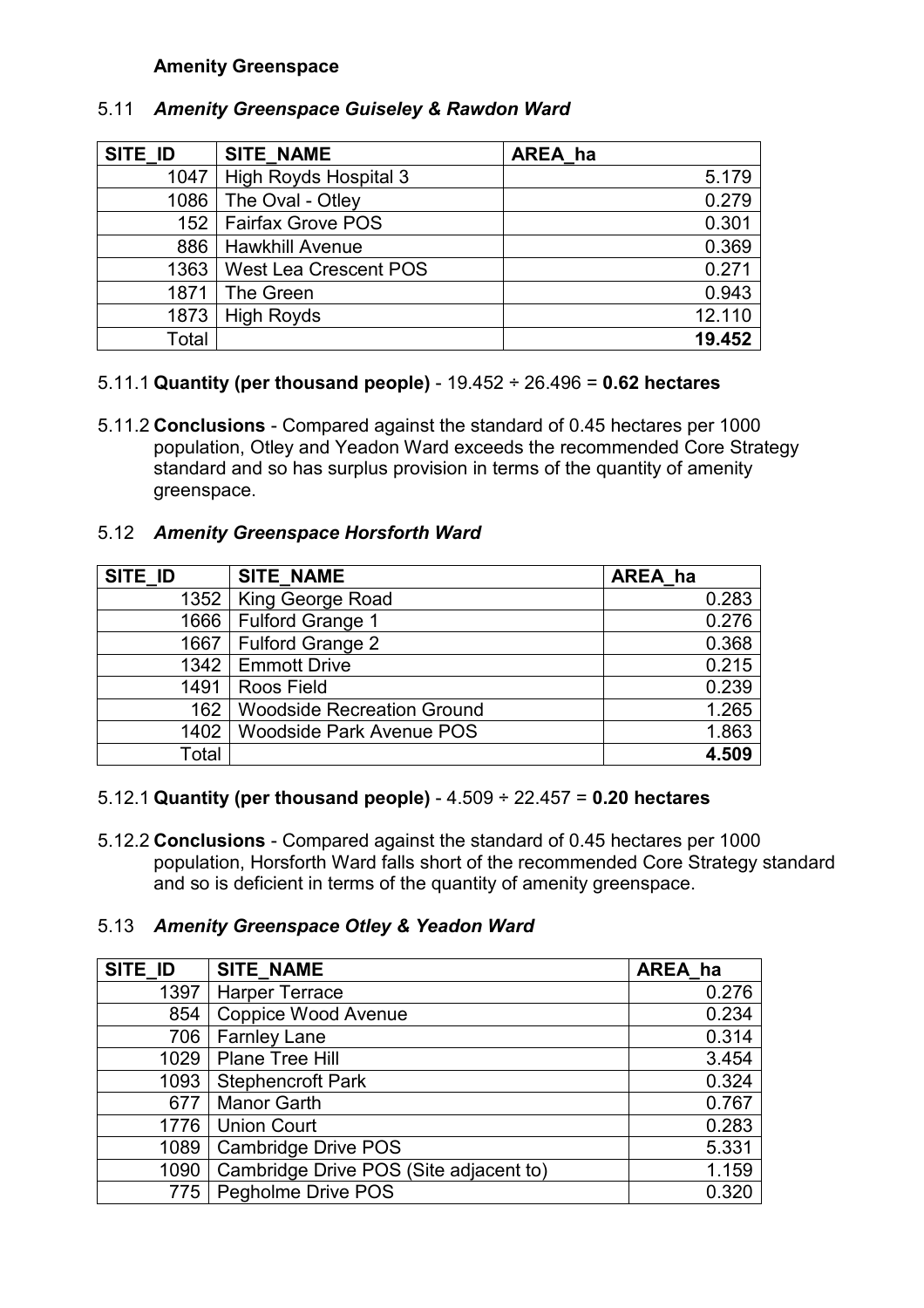# 5.13.1 **Quantity (per thousand people)** -12.462 ÷ 22.223 = **0.56 hectares**

5.13.2 **Conclusions** - Compared against the standard of 0.45 hectares per 1000 population, Otley and Yeadon Ward exceeds the recommended Core Strategy standard and so has surplus provision in terms of the quantity of amenity greenspace.

## 5.14 **Amenity Greenspace – Overall Conclusions**

5.14.1 If the totals for all 3 wards are added together it creates an overall standard of 0.47 hectares per 1,000 population. This narrowly exceeds the Core Strategy standard however this figure is an average so whilst there is a noticeable surplus of provision in Guiseley and Rawdon and Otley and Yeadon Wards, in Horsforth Ward there is a considerable under provision. This highlights the need to present the analysis by Ward.

# **Children and Young People's equipped play facilities**:

## 5.15 **Methodology**

5.15.1 These lists exclude play facilities that are in educational use, since these are only available during the school day and by the children attending that particular school.

## 5.16 *Children & Young People's Equipped Play Facilities Guiseley & Rawdon Ward*

| SITE ID | <b>SITE NAME</b>               |
|---------|--------------------------------|
|         | 73   Micklefield Park, Rawdon  |
|         | 69   Kirk Lane Park            |
| 81      | Nunroyd Park, Guiseley         |
|         | 77   Nethermore Park, Guiseley |
|         | 1871   The Green               |
|         | 1873 High Royds                |

| Type of Facility  | <b>Number</b>       |
|-------------------|---------------------|
| <b>MUGA</b>       |                     |
| Child Play Area   | 5                   |
| <b>Skate Park</b> |                     |
| Teen Shelter      |                     |
| <b>TOTAL</b>      | <b>9 FACILITIES</b> |

5.16.1 **Requirement and provision** - 4.454 × 2 = **8.9 facilities** are required to meet the Core Strategy standard of 2 facilities per 1,000 children. Therefore Guiseley and Rawdon Ward meets the standard as it has **9** children's play facilities.

## 5.17 *Children & Young Peoples Equipped Play Facilities Horsforth Ward*

| SITE ID | <b>SITE NAME</b>         |
|---------|--------------------------|
|         | 61   Horsforth Hall Park |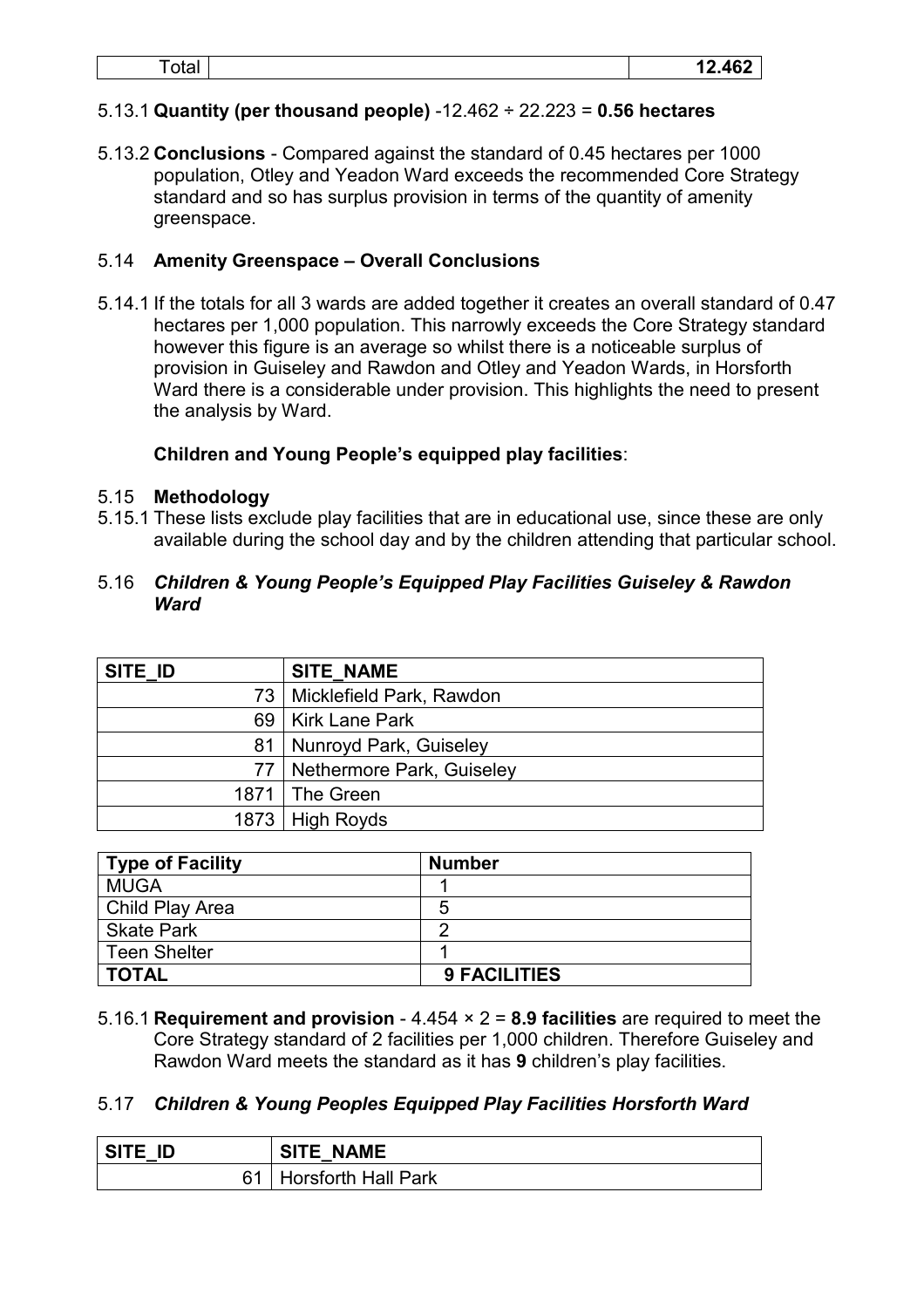| 162   Woodside Recreation Ground |
|----------------------------------|
| 1356 Jubilee Hall                |

| Type of Facility    | <b>Number</b>       |
|---------------------|---------------------|
| <b>MUGA</b>         |                     |
| Child Play Area     |                     |
| Skate Park          |                     |
| <b>Teen Shelter</b> |                     |
| <b>TOTAL</b>        | <b>5 FACILITIES</b> |

5.17.1 **Requirement and provision** - 3.885 × 2 = **7.8 facilities** are required to meet the Core Strategy standard of 2 facilities per 1,000 children. Therefore Horsforth Ward does not meet the standard as it only has **5** children's play facilities.

## 5.18 *Children & Young Peoples Equipped Play Facilities Otley & Yeadon Ward*

| SITE ID | <b>SITE NAME</b>                 |
|---------|----------------------------------|
| 109     | <b>Wharfemeadows Park</b>        |
| 1394    | <b>Hawthorn Crescent POS</b>     |
| 96      | <b>Tarnfield Park, Yeadon</b>    |
| 839     | <b>Henshaw Oval</b>              |
| 123     | Grove Hill Park, Otley           |
| 104     | Wellcroft                        |
| 777     | <b>Grove Hill Cricket Ground</b> |
| 772.    | <b>Newall Carr Road</b>          |
| 773     | <b>Garnetts Field</b>            |
| 776     | <b>Cayton Road Playing Field</b> |

| Type of Facility    | <b>Number</b>        |
|---------------------|----------------------|
| <b>MUGA</b>         |                      |
| Child Play Area     | 9                    |
| <b>Skate Park</b>   |                      |
| <b>Teen Shelter</b> |                      |
| <b>TOTAL</b>        | <b>13 FACILITIES</b> |

5.18.1 **Requirement and provision** - 4.099 × 2 = **8.2 facilities** are required to meet the Core Strategy standard of 2 facilities per 1,000 children. Therefore Otley and Yeadon Ward is well provided for in terms of Children's and Young People's Equipped Play provision as it has **13** facilities.

# **5.19 Children and Young People's Equipped Play Facilites – overall conclusions**

5.19.1 If the totals for all 3 wards are added together it creates an overall requirement for 24.9 facilities and an actual provision of 27 facilities. This exceeds the Core Strategy standard however this figure is an average so whilst there is a noticeable surplus of provision in Otley and Yeadon Wards, the requirement is just met in Guiseley and Rawdon and in Horsforth Ward there is an under provision. This highlights the need to present the analysis by Ward.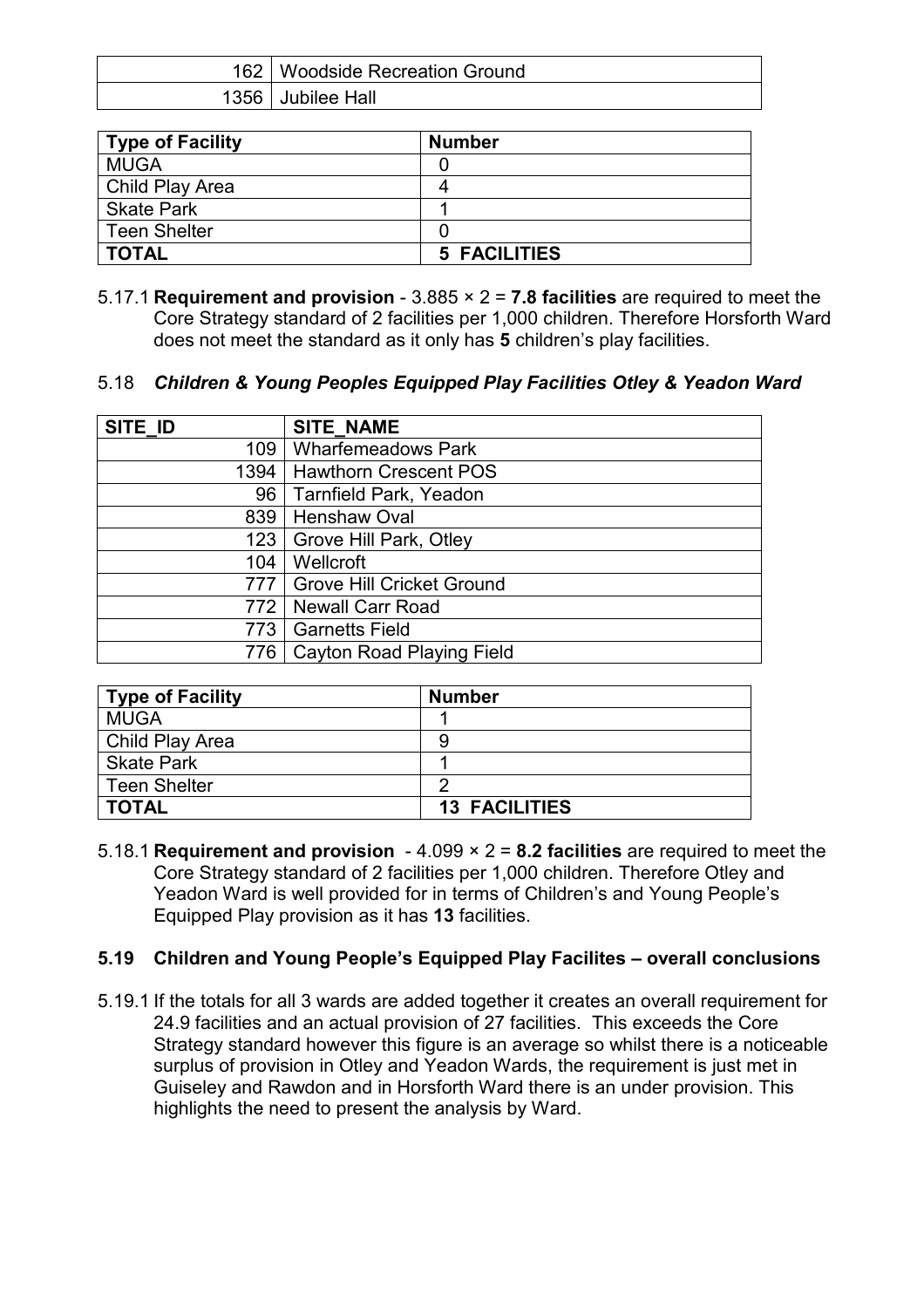## **Allotments**:

# 5.20 *Allotments Guiseley & Rawdon Ward*

| SITE ID | <b>SITE NAME</b>                       | <b>AREA HA</b> |
|---------|----------------------------------------|----------------|
|         | 1395   Kirk Lane Allotments            | 0.337          |
| 1041    | Victory Garden (Pease Hill) Allotments | 0.656          |
| 1043    | Pease Hill Allotments (Crowtrees)      | 1.279          |
|         | 1835   Silverdale Avenue               | 0.899          |
| 1345    | Silverdale Avenue Allotments           | 0.928          |
| 1844    | Moor (Ripley Lane) Allotments          | 0.669          |
| Total   |                                        | 4.768          |

# 5.20.1 **Quantity (per thousand people)** - 4.768 ÷ 26.496 = **0.18 hectares**

5.20.2 **Conclusions** - Compared against the standard of 0.24 hectares per 1000 population, Guiseley and Rawdon Ward falls short of the recommended standard and so is deficient in terms of the quantity of allotments.

# 5.21 *Allotments Horsforth Ward*

| SITE ID | SITE NAME                                      | <b>AREA HA</b> |
|---------|------------------------------------------------|----------------|
| 823     | <b>Willow Green Allotments</b>                 | 1.470          |
| 1704    | <b>Springfield Close Allotments</b>            | 0.389          |
| 1834 l  | Low Hall Road Allotments                       | 0.244          |
| 1106    | Broadgate Lane (King Edward Avenue) Allotments | 0.727          |
| 1103    | <b>Cragg Wood Allotments</b>                   | 1.018          |
| Total   |                                                | 3.848          |

## 5.21.1 **Quantity (per thousand people)** - 3.848 ÷ 22.457 = **0.17 hectares**

5.21.2 **Conclusions** - Compared against the standard of 0.24 hectares per 1000 population, Horsforth Ward falls short of the recommended standard and so is deficient in terms of the quantity of allotments.

## 5.22 *Allotments Otley & Yeadon Ward*

| SITE ID | <b>SITE NAME</b>                                    | <b>AREA HA</b> |
|---------|-----------------------------------------------------|----------------|
| 824     | Myers Croft Allotments (LCC)                        | 0.254          |
| 826     | Station Road (Station Top) (Myers Croft) Allotments | 0.543          |
| 1648    | <b>Myers Croft Allotments (private)</b>             | 0.330          |
| 840     | Cemetery Road Allotments - Yeadon                   | 0.304          |
| 814     | <b>Burras Lane Allotments</b>                       | 0.654          |
| 1088    | Ings Lane Allotment                                 | 0.329          |
| 424     | <b>Birdcage Walk Allotments West</b>                | 0.370          |
| 1105    | <b>Bird Cage Walk Allotments East</b>               | 0.311          |
| 1094    | <b>Todds Allotments</b>                             | 0.755          |
| 842     | Flicks Allotments, Yeadon                           | 1.114          |
| 683     | Tempest Allotments (Livestock and Growing)          | 1.794          |
| 1512    | <b>White Bridge Allotments</b>                      | 0.767          |
| 1516    | <b>Gallows Hill Allotments</b>                      | 0.221          |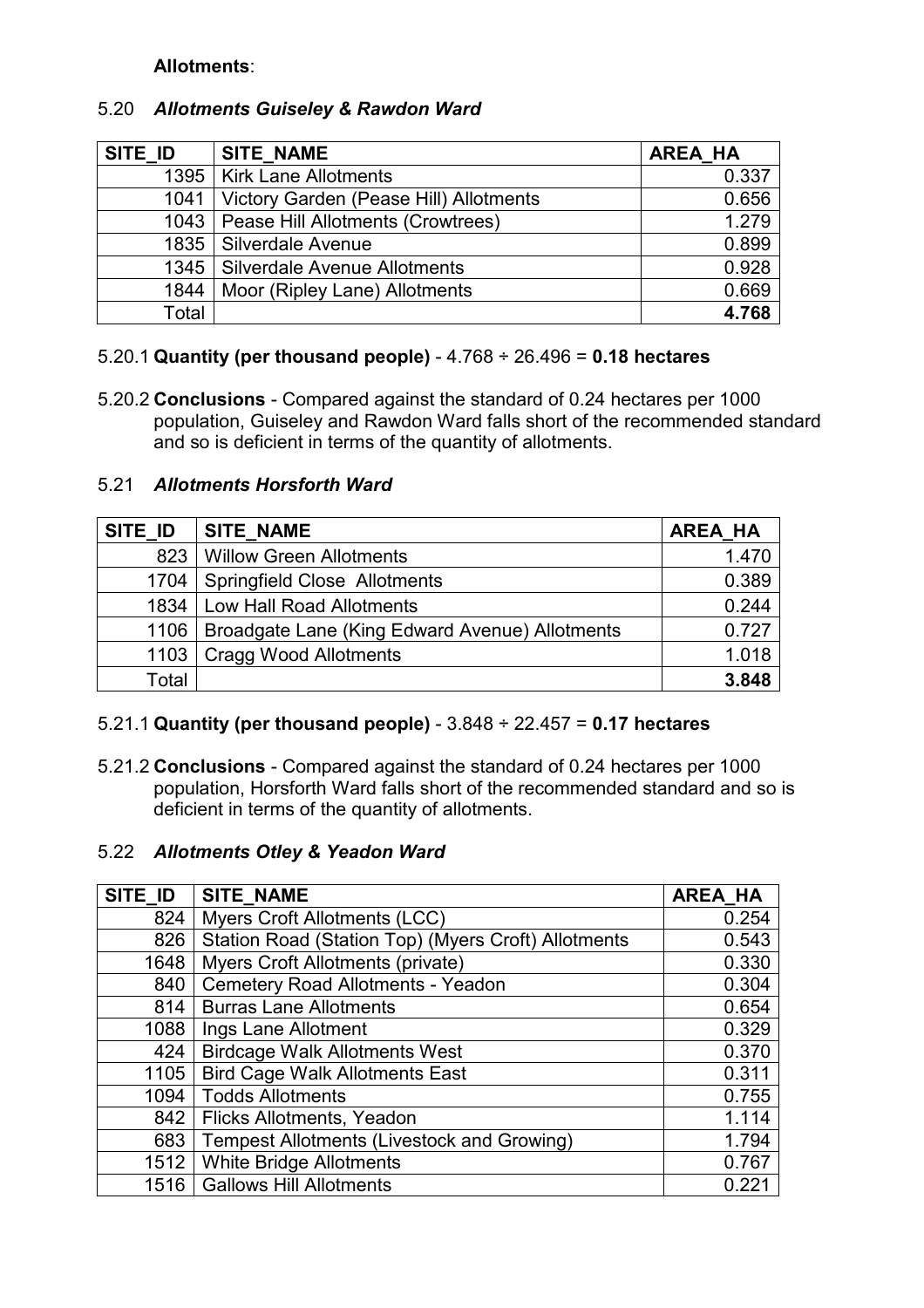| 1575 <sub>1</sub> | <b>Danefield Terrace Allotments</b> |       |
|-------------------|-------------------------------------|-------|
| $\tau$ otal       |                                     | 7.992 |

# 5.22.1 **Quantity (per thousand people)** - 7.992 ÷ 22.223 = **0.35 hectares**

5.22.2 **Conclusions** -Compared against the standard of 0.24 hectares per 1000 population, Otley and Yeadon Ward exceeds the recommended standard and so has surplus provision in terms of the quantity of allotments

# **5.23 Allotments – overall conclusions**

5.23.1 If the totals for all 3 wards are added together it creates an overall standard of 0.25 hectares per 1,000 population. This slightly exceeds the Core Strategy standard however this figure is an average so whilst there is a noticeable surplus of provision in Otley and Yeadon Ward, in Horsforth and Guiseley and Rawdon Wards there is under provision. This highlights the need to present the analysis by **Ward** 

# **Natural Greenspace**

## 5.24 *Natural Greenspace Guiseley & Rawdon Ward*

| SITE ID | <b>SITE NAME</b>                    | AREA ha |
|---------|-------------------------------------|---------|
| 1425    | Sodhall Hill Woods                  | 1.554   |
| 1061    | <b>Billing Hill</b>                 | 1.866   |
| 133     | Hawksworth Wood (Guiseley)          | 3.311   |
| 1040    | <b>Little Moor</b>                  | 0.977   |
| 1360    | <b>Billing View Pond</b>            | 1.104   |
| 1362    | Yeadon Brickwoods / Railway Cutting | 4.549   |
| 1060    | Larkfield Dam                       | 5.240   |
| 1393    | Hawksworth Spring Wood              | 4.461   |
| 1870    | Rawdon Littlemoor Primary School    | 0.499   |
| 1872    | <b>Parkinson Park</b>               | 4.270   |
| Total   |                                     | 27.831  |

## 5.24.1 **Quantity (per thousand people)** - 27.831 ÷ 26.496 = **1.05 hectares**

5.24.2 **Conclusions** - Compared against the standard of 0.7 hectares per 1000 population, Guiseley and Rawdon Ward exceeds the recommended Core Strategy standard and so has surplus provision in terms of the quantity of natural greenspace.

## 5.25 *Natural Greenspace Horsforth*

| SITE ID | <b>SITE NAME</b>                                  | AREA ha |
|---------|---------------------------------------------------|---------|
|         | 1404   Little Hawksworth Wood                     | 3.634   |
|         | 1355   Simms Pond                                 | 0.353   |
|         | 702   Park Lane College Horsforth                 | 7.841   |
|         | 62   Hungerhills Wood                             | 6.346   |
|         | 1665   Fulford Grange Meadow                      | 1.077   |
|         | 1413   Orchard Hill                               | 2.203   |
|         | 1658   Hall Lane (Hunger Hills Wood Smaller Site) | 0.512   |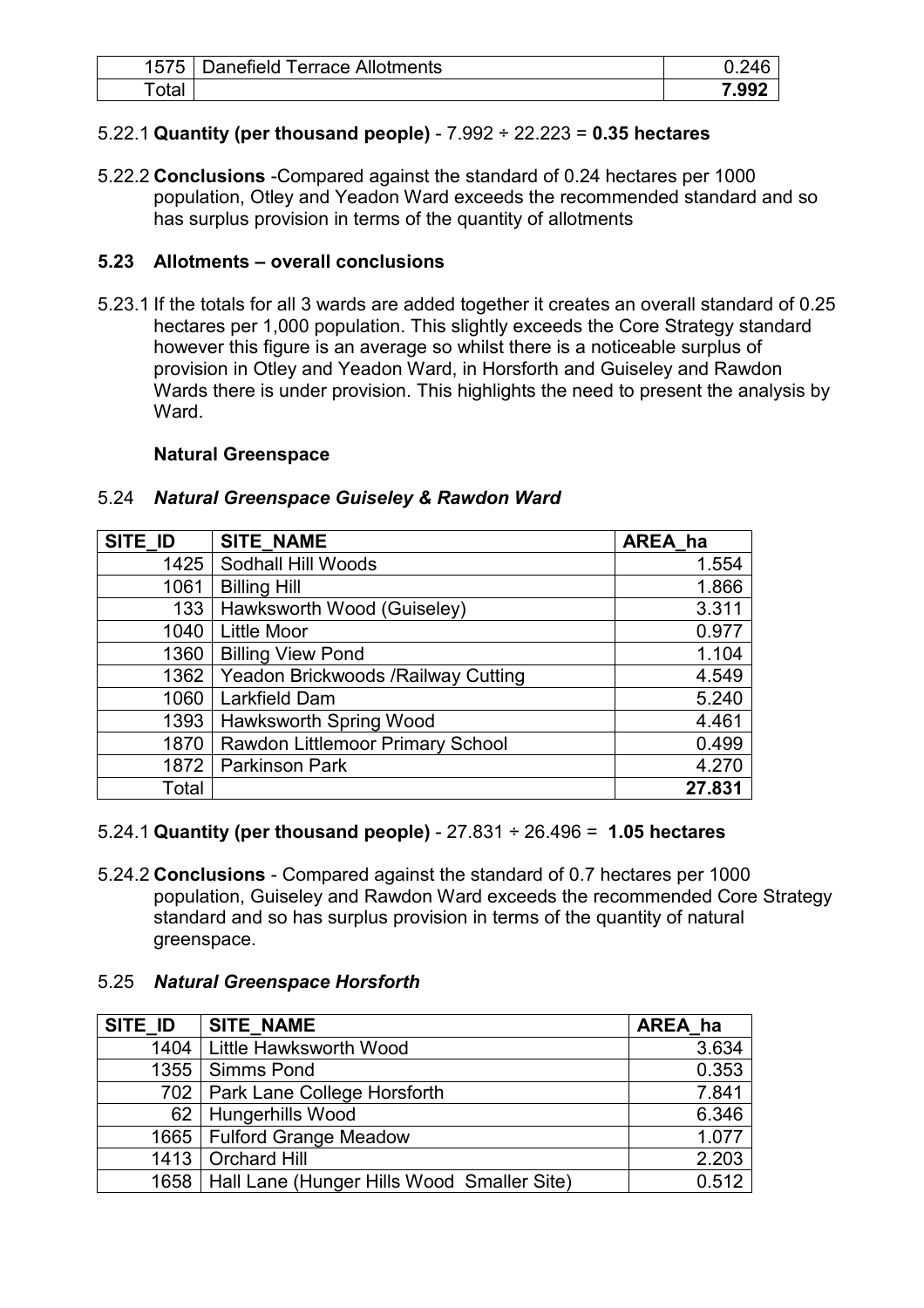| 1785  | Cragg Wood South                     | 9.985  |
|-------|--------------------------------------|--------|
| 1787  | Cragg Wood North                     | 5.671  |
| 634   | <b>Calverley Picnic Area</b>         | 1.341  |
| 1314  | Bank Avenue/Gardens (Rear of)        | 0.225  |
| 1064  | <b>Wetstone Plantation</b>           | 11.871 |
| 1140  | Haigh Wood, West of the Railway Line | 9.278  |
| 1111  | Cragg Hill Farm                      | 1.386  |
| 1412  | Springwood Road (Rear of)            | 1.166  |
| 1380  | New Road Side - Former Sewage Works  | 3.353  |
| 1381  | The Outwood - Horsforth              | 2.281  |
| 1403  | Cragg Wood Road                      | 0.365  |
| 1401  | <b>High Fields</b>                   | 1.095  |
| 764   | Swaine Wood                          | 6.705  |
| 1110  | Cragg Wood                           | 3.533  |
| 1875  | Victoria Mount/Crescent              | 2.482  |
| 1877  | Rear of Woodside Pub                 | 1.169  |
| Total |                                      | 83.872 |

# 5.25.1 **Quantity (per thousand people)** - 83.872 ÷ 22.457 = **3.73 hectares**

5.25.2 **Conclusions** - Compared against the standard of 0.7 hectares per 1000 population, Horsforth Ward significantly exceeds the recommended standard and so has surplus provision in terms of the quantity of natural greenspace.

#### 5.26 *Natural Greenspace Otley & Yeadon Ward*

| SITE_ID | <b>SITE NAME</b>                             | AREA ha |
|---------|----------------------------------------------|---------|
| 851     | <b>Gallows Hill Nature Reserve</b>           | 5.485   |
| 1030    | Rawdon Common, Rawdon Ponds, off Bayton Lane | 4.137   |
| 83      | <b>Otley Chevin Country Park</b>             | 139.419 |
| 1777    | Burras Drive (adjacent to allotments)        | 0.190   |
| 1782    | Otley sand and Gravel Pits - Otley North     | 42.368  |
| 1420    | <b>Scotland Lane Wood</b>                    | 0.637   |
| 771     | <b>Newall Carr Road</b>                      | 0.339   |
| 1779    | Westbourne House Woodland                    | 0.408   |
| 1781    | Westbourne Close woodland.                   | 0.225   |
| 1869    | <b>Yeadon Banks</b>                          | 4.727   |
| Total   |                                              | 197.935 |

## 5.26.1 **Quantity (per thousand people)** - 197.935 ÷ 22.223 = **8.90 hectares**

5.26.2 **Conclusions** - Compared against the standard of 0.7 hectares per 1000 population, Otley and Yeadon Ward significantly exceeds recommended standard and so has surplus provision in terms of the quantity of natural greenspace.

#### 5.27 **Natural Greenspace – overall conclusions**

5.27.1 All 3 wards have a surplus of natural greenspace provision, the most being in Otley and Yeadon Ward mainly due to Otley Chevin and, to a lesser extent, Otley Sand and Gravel Pits. It must be noted that the vast majority of these areas lie outside the Aireborough HMCA. If these are removed from the total of natural greenspace in Otley and Yeadon Ward, this leaves a total of 16.148 hectares.  $16.148 \div 22.223$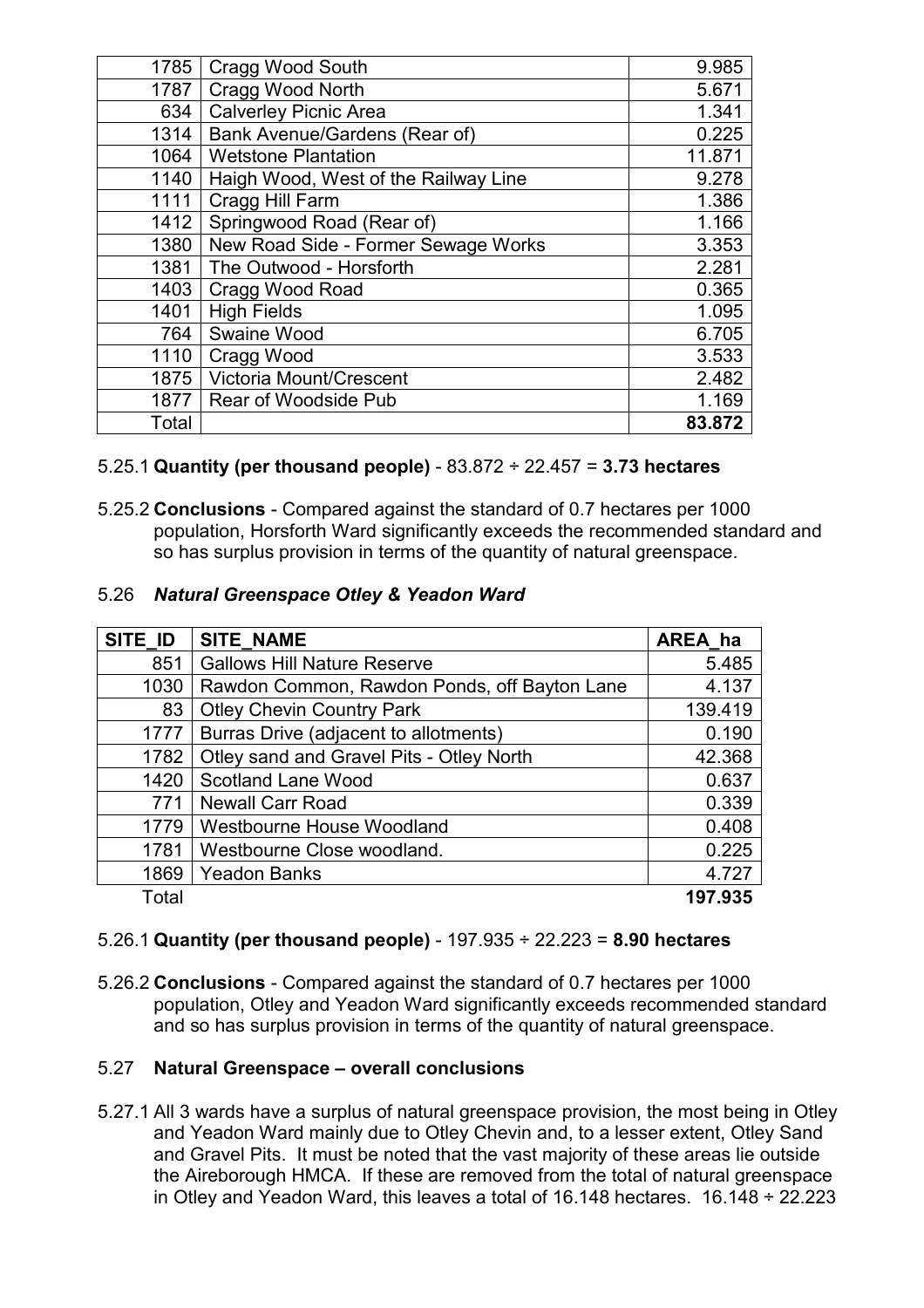= **0.78 hectares** which results in a much reduced surplus. This highlights the need to present the analysis by Ward.

# 6.0 **Overall summary**

6.1 The table below summarises the analysis of quantity of provision by greenspace type and Ward.

|                  | Parks and<br>Gardens | Outdoor<br>Sports<br>(excluding<br>education) | Amenity               | Children &<br>Young<br>People | Allotments            | Natural               |
|------------------|----------------------|-----------------------------------------------|-----------------------|-------------------------------|-----------------------|-----------------------|
| Standard         | 1ha/1000<br>people   | 1.2ha/1000<br>people                          | 0.45ha/1000<br>people | 2 facilities/1000<br>children | 0.24ha/1000<br>people | 0.7ha/1000<br>people  |
| Guiseley         | <b>Surplus</b>       | <b>Deficiency (-</b>                          | <b>Surplus</b>        | Requirement                   | <b>Deficiency</b>     | <b>Surplus</b>        |
| & Rawdon         | (0.6ha)              | $0.2$ ha $)$                                  | (0.17ha)              | met                           | $(-0.06ha)$           | (0.35ha)              |
| <b>Horsforth</b> | <b>Deficiency</b>    | <b>Surplus</b>                                | <b>Deficiency</b>     | <b>Deficiency</b>             | <b>Deficiency</b>     | <b>Surplus</b>        |
|                  | $(-0.08ha)$          | (0.05ha)                                      | $(-0.25ha)$           | (2.8)                         | $(-0.07ha)$           | (3.03ha)              |
|                  |                      |                                               |                       | facilities)                   |                       |                       |
| Otley &          | <b>Surplus</b>       | Deficiency (-                                 | <b>Surplus</b>        | Surplus (4.8)                 | <b>Surplus</b>        | <b>Surplus</b>        |
| Yeadon           | (0.36ha)             | $0.2$ ha)                                     | (0.15ha)              | facilities)                   | (0.15ha)              | (9.49 <sub>ha</sub> ) |
| Average          | <b>Surplus</b>       | Requirement                                   | <b>Surplus</b>        | Surplus (2.1)                 | <b>Surplus</b>        | <b>Surplus</b>        |
|                  | (0.29ha)             | met                                           | (0.02ha)              | facilities)                   | (0.01ha)              | $(0.08ha*)$           |

\* NB: Figure minus Otley Chevin and Otley Sand & Gravel Pits

- 6.2 **Guiseley & Rawdon:** There is a mixture of surpluses and deficiencies across the various greenspace typologies in the area, though some are relatively small quantities. There may be scope for addressing the deficiencies in outdoor sport and allotments by i) laying out some of the surplus areas of parks and gardens, amenity or natural greenspace as outdoor sport or allotments; or ii) laying out new areas which aren't greenspace currently, as and when the opportunity and funding arise. This could be delivered by a developer as a requirement on new residential development or by the Council following the payment of commuted sums. If the typology of an area of greenspace is to be changed, it will need to be carefully assessed to ensure it is suitable and appropriate for the new type and not a well used and valued area of the original typology.
- 6.3 **Horsforth:** It is noticeable that there are deficiencies in the provision of a number of greenspace types in Horsforth, though some are only marginally deficient. The exception is the considerable surplus of natural greenspace. Some of this may be suitable for laying out as parks and gardens, amenity, children and young people's equipped play facilities or allotments using the potential methods highlighted above. A comprehensive assessment will be required to determine the most appropriate use of surplus natural greenspace, whether this be for alternative greenspace typologies or potential development which could generate the funds to lay out new areas of greenspace which is currently deficient.
- 6.4 **Otley & Yeadon:** This ward is only deficient in outdoor sports and has a sizeable surplus in natural greenspace, mainly due to Otley Chevin. Most of this lies outside the Aireborough HMCA therefore it is misleading to suggest the HMCA has a large surplus of natural greenspace. If the area of the Chevin lying outside the HMCA is removed, the Ward still has a small surplus of natural greenspace. Some of this surplus greenspace may be suitable for laying out as outdoor sports provision using the potential methods outlined above. A comprehensive assessment will be required to determine the most appropriate use of surplus natural greenspace, whether this be for alternative greenspace typologies or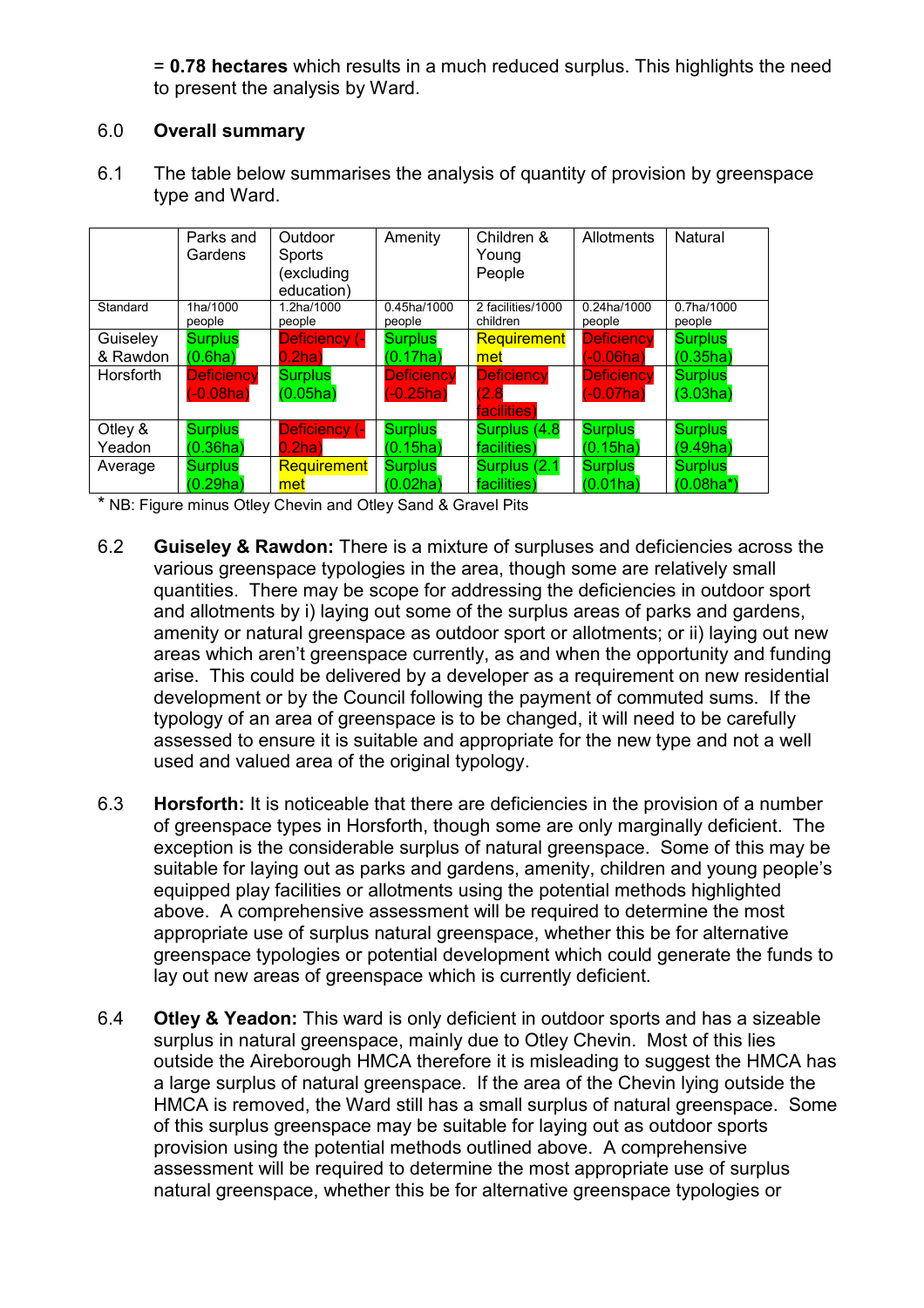potential development which could generate the funds to lay out new areas of greenspace which is currently deficient.

# **QUALITY OF GREENSPACE**.

# 7.0 **Methodology**

7.1 Core Strategy Policy G3 identifies the following standards for the quality of greenspace:

| <b>Greenspace type</b>      | Quality |
|-----------------------------|---------|
| <b>Parks and Gardens</b>    |         |
| Outdoor sports provision    |         |
| Amenity greenspace          |         |
| Children and young people's |         |
| equipped play facilities    |         |
| allotments                  |         |
| <b>Natural Greenspace</b>   |         |

- 7.2 Each type of greenspace should meet a quality score of 7. This score is determined by assessing an area against a number of criteria, such as i) how welcoming; ii) level of health and safety; iii) cleanliness and maintenance; iv) conservation, habitats and heritage.
- 7.3 Plan 3 indicates whether the quality of each area of greenspace in the Aireborough HMCA meets the required standard (a score of 7 and above) or not (a score of 6.9 or below).
- 7.4 The tables below summarise key information about each typology within each ward.

|                      | Parks<br>and | Outdoor<br><b>Sports</b> | Amenity        | Childrens &<br>young | Allotments | <b>Natural</b> |
|----------------------|--------------|--------------------------|----------------|----------------------|------------|----------------|
|                      | Gardens      |                          |                | People               |            |                |
| Number of            | 12           | 18                       | 11             | 8                    | 8          | 16             |
| sites                |              |                          |                |                      |            |                |
| <b>Number</b>        | 1            | 6                        | $\overline{0}$ | 1                    | 1          | 0              |
| scoring 7 &          |              |                          |                |                      |            |                |
| above                |              |                          |                |                      |            |                |
| <b>Number</b>        | 11           | 12                       | 11             | $\overline{7}$       | 7          | 16             |
| scoring below        |              |                          |                |                      |            |                |
|                      |              |                          |                |                      |            |                |
| <b>Highest score</b> | 7.33         | 9.3                      | 6.9            | 7.33                 | 7.58       | 6.8            |
| Lowest score         | 3.92         | 3.92                     | 2.37           | 4.8                  | 3.5        | 2.27           |
| Average              | 5.51         | 6.24                     | 5.30           | 5.87                 | 5.57       | 5.20           |
| score                |              |                          |                |                      |            |                |

# 7.4.1 **Quality**

7.5 **Conclusions**: Overall, the plan and table show a predominance of sites (64 out of 73) which fall below the required quality standard of 7, which indicates an issue of substandard greenspace provision in the Aireborough HMCA across all typologies. There are no natural or amenity greenspace sites scoring 7 or above and only 1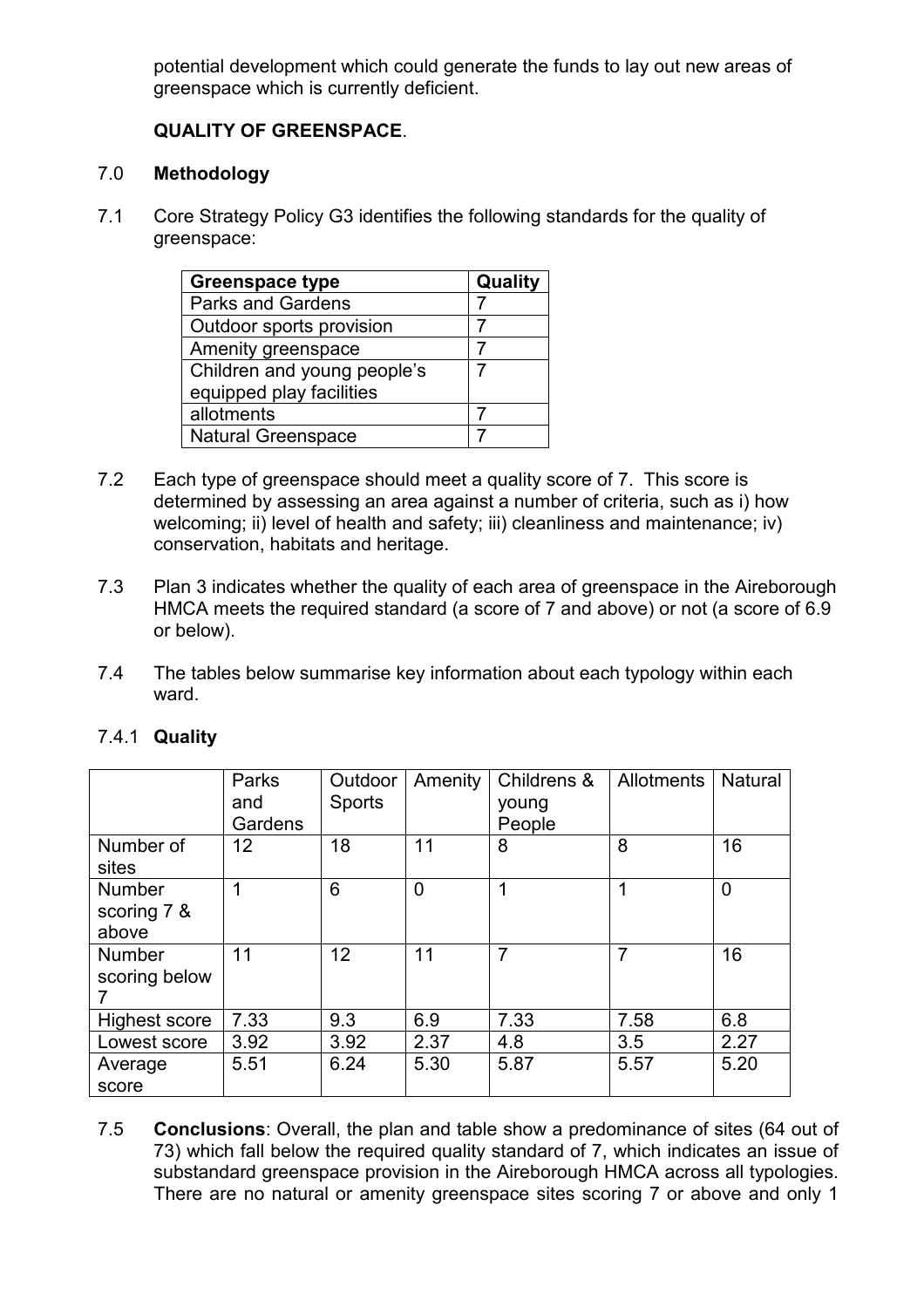site each of parks and gardens, children and young peoples play facilities and allotments scoring 7 or above. The lack of good quality Amenity space and natural greenspace sites is particularly noticeable, even though there is a surplus of natural greenspace provision across all three wards within the HMCA.

# **ACCESSIBILITY OF GREENSPACE**

8.1 Core Strategy Policy G3 identifies the following standards for accessibility of greenspace. Each type of greenspace should be within the distance specified.

| <b>Greenspace type</b>                                  | <b>Accessibility distance</b>                                                                                                     |
|---------------------------------------------------------|-----------------------------------------------------------------------------------------------------------------------------------|
| <b>Parks and Gardens</b>                                | 720m                                                                                                                              |
| Outdoor sports provision                                | Tennis courts - 720m<br>Bowling greens and grass playing<br>pitches - 3.2km<br>Athletics tracks and synthetic pitches<br>$-6.4km$ |
| Amenity greenspace                                      | 480m                                                                                                                              |
| Children and young people's<br>equipped play facilities | 720m                                                                                                                              |
| Allotments                                              | 960m                                                                                                                              |
| <b>Natural Greenspace</b>                               | 720m                                                                                                                              |

8.2 Plans which show the required buffers as set out above, for each greenspace type are available. Please contact Leeds City Council directly at ldf@leeds.gov.uk. Some conclusions are drawn out below:

#### 8.2.1 **Parks and Gardens**

Apart from a small number in the south of the HMCA almost all residential properties in the main built up area in Aireborough HMCA have access to Parks and Gardens within 720m (a 10 minute walking distance). The outer, more rural areas of the HMCA are deficient.

## 8.2.2 **Outdoor Sports Provision**

The whole HMCA area is in the required accessibility distances for grass playing pitches and synthetic pitches and athletics tracks. Large areas are beyond the required distance for access to tennis courts (720m or 10 minute walking distance).

## 8.2.3 **Amenity Greenspace**

An extent of Rawdon/Yeadon around Green Lane, Harrogate Road and Batter Lane has substandard access to amenity greenspace i.e. more than 480m (a ? minute walking distance). There are also outer areas of Guiseley, Yeadon and Rawdon which are beyond the required distance. The outer, more rural areas of the HMCA are deficient.

## 8.2.4 **Children and Young People's Equipped Play Facilities**

The vast majority of the main built up area has acceptable access to children and young people's quipped play facilities (720m or 10 minute walking distance). However, the south western extent of Tranmere Park, a small area of western Yeadon, properties to the south of the HMCA and the outer, more rural areas are deficient.

#### 8.2.5 **Allotments**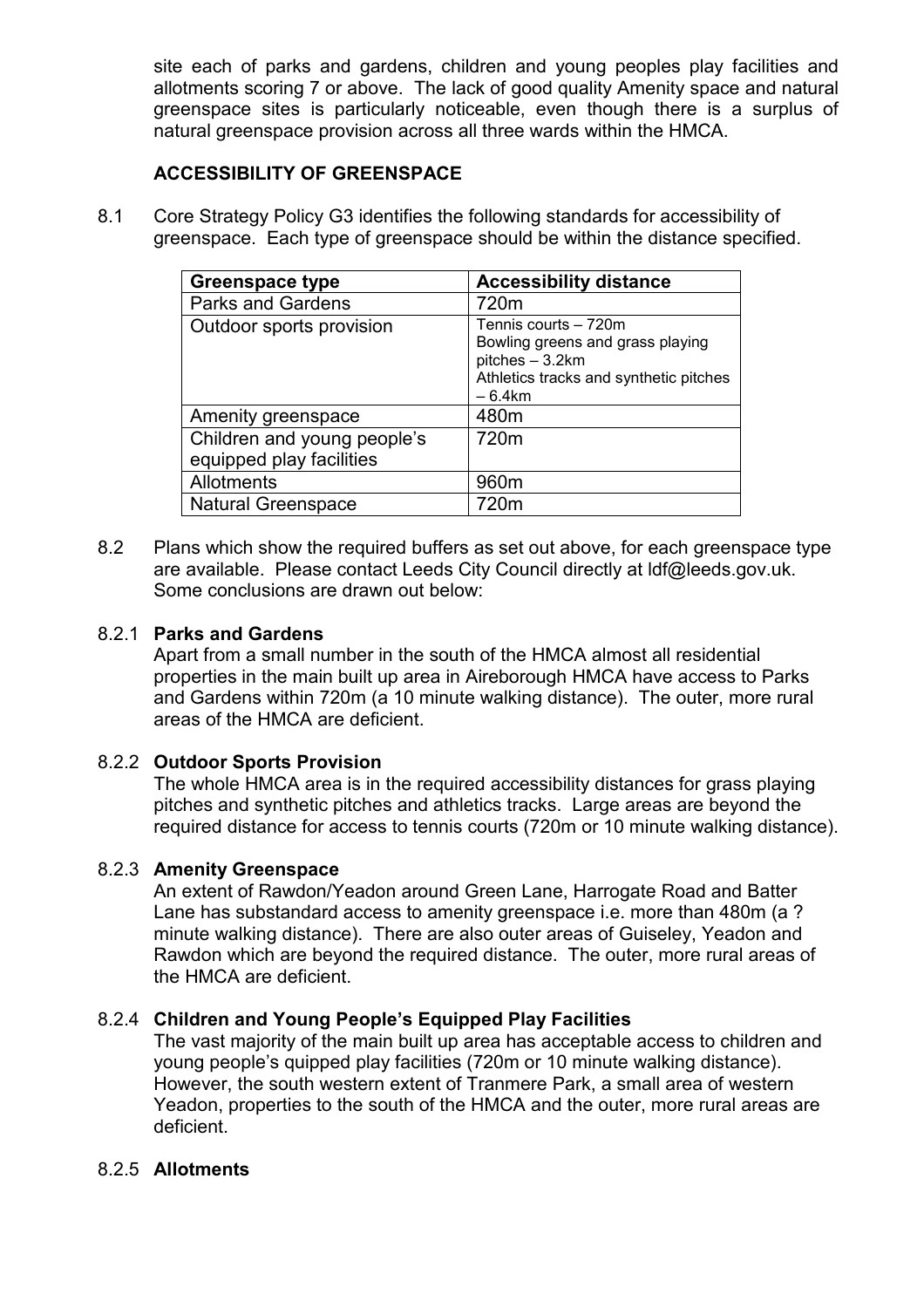The vast majority of the main built up area has acceptable access to allotments (960m or ? minute walking distance). The exceptions are the western extents of Tranmere Park, the south eastern extent of Rawdon and the outer, more rural areas of the HMCA.

# 8.2.6 **Natural Greenspace**

The majority of the properties in the built up area of Rawdon and Yeadon have access to natural greenspace within 720m (a 10 minute walking distance). The main urban area of Guiseley is pretty well served except for Tranmere Park and an area around Queensway. The outer, more rural areas of the HMCA are deficient.

8.3 **Conclusions**: Most of the built up area within the HMCA has acceptable access to the various types of greenspace, except tennis courts. The least well served are parts of Tranmere Park on the western edge which are beyond the acceptable distances for children and young people's equipped play facilities, allotments and natural greenspace. In addition, an area of Rawdon/Yeadon around Green Lane, Harrogate Road and Batter Lane has substandard access to amenity greenspace. There is a need to improve provision in these deficient areas so all areas have a good level of accessibility to all types of greenspace.

## 9.0 **OVERALL CONCLUSIONS FROM THE GREENSPACE ANALYSIS IN AIREBOROUGH:**

## 9.1 **Quantity**

- 9.1.1 Overall Aireborough is well provided for in terms of greenspace, especially if cemeteries and golf courses are taken into account (for which there are no set standards for provision).
- 9.1.2 There is a mixture of surpluses and deficiencies across Ward and types of greenspace, and the amount of over or under provision. Horsforth is deficient in the most types, however the amount by which the ward is deficient is comparatively small in relation to outdoor sport and allotments. It should be noted that outdoor sport excludes a significant number of sport facilities within education facilities as they have been universally regarded as for the use of the school only and private. In some cases communities will have access to school pitches and facilities therefore these deficiencies may not exist.
- 9.1.3 There is a need to provide more specific types of greenspace across all 3 wards. This could be achieved by laying out some of the surplus areas of alternative greenspace types e.g. lay out some of the surplus natural greenspace in Horsforth to parks and gardens, amenity, children and young peoples equipped play facilities or allotments which are deficient. Alternatively new areas which aren't greenspace currently could be laid out to improve quantity of provision. This could be delivered by a developer as a requirement on new residential development or by the Council following the payment of commuted sums. If the typology of an area of greenspace is to be changed, it will need to be carefully assessed to ensure it is suitable and appropriate for the new type and not a well used and valued area of the original typology.

## 9.2 **Quality**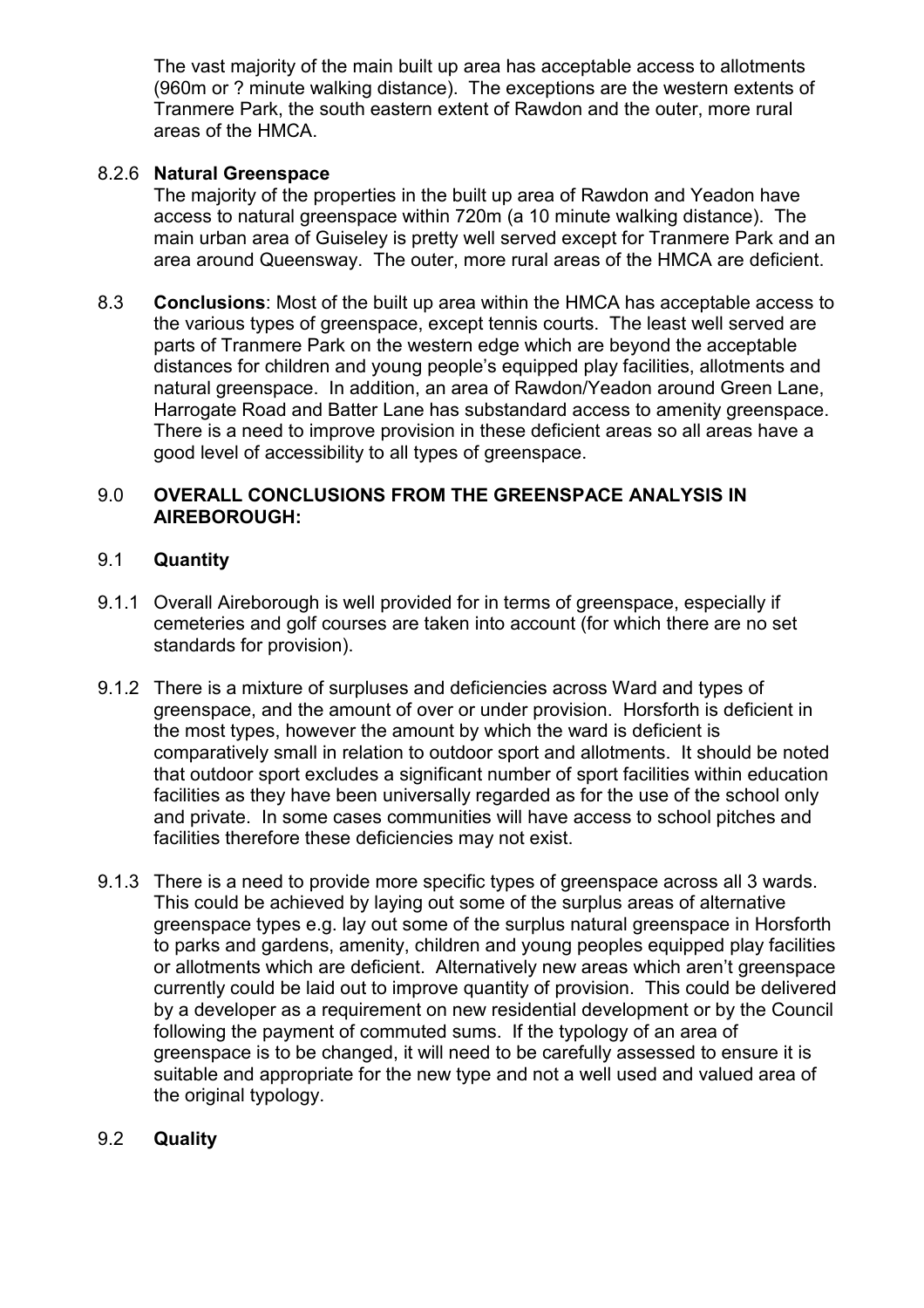9.2.1 Overall, the majority of sites (127 out of 169) which below the required quality standard of 7, which indicates an issue of substandard greenspace provision across all wards and typologies. Otley and Yeadon ward particularly suffers from poor quality greenspace with no average in any typology meeting the required standard.

# 9.3 **Accessibility**

9.3.1 Most of the built up area has acceptable access to all types of greenspace except tennis courts. Some areas, particularly Tranmere Park, are beyond the accessibility standards for certain greenspace types. Provision should be improved in these deficient areas.

# **10.0 QUESTIONS ABOUT GREENSPACE PROVISION IN AIREBOROUGH.**

# **General**

- **G1. Do you have any comments on the proposed boundary amendments, additions and deletions to the greenspace provision in the area as shown on greenspace plan A?**
- **G2. Do you think the Council should consider changing the type of greenspace where that type of greenspace is in surplus (ie more than meets the standard) to another type of greenspace that falls short of the standards?**
- **G3. Do you think the Council should consider allowing development of any of the greenspace sites where that type of greenspace is in surplus (ie more than meets the standard)? If so, which sites?**
- **G4. The quality of many existing greenspace sites in the area falls below the required standard. Do you agree that resources (including commuted sums obtained from planning permissions and legal agreements) should be channelled to improving quality of existing sites?**
- **G5. Alternatively, if a site is of poor quality and/or disused, do you think it is better to consider allowing development of that site to generate resources to invest in greenspace elsewhere?**
- **G6. Do you agree that, where opportunities arise, new greenspace provision should be provided in areas that fall below accessibility distance standards, to ensure residents have adequate access to different types of greenspace?**
- **G7. Have you any other comments/suggestions about greenspace provision in the area?**

**Specific to Aireborough** 

**G8 Most of the existing UDP N1A (allotments) designation at land at Silverdale Avenue, Guiseley has been put forward as a possible housing site (SHLAA ref 1113, see page 8 of Issues and Options). The majority of this site was identified as allotments in the Open Space Audit however they are now disused. Do you think this land should be retained as greenspace (in one of the identified typologies) or released for housing?**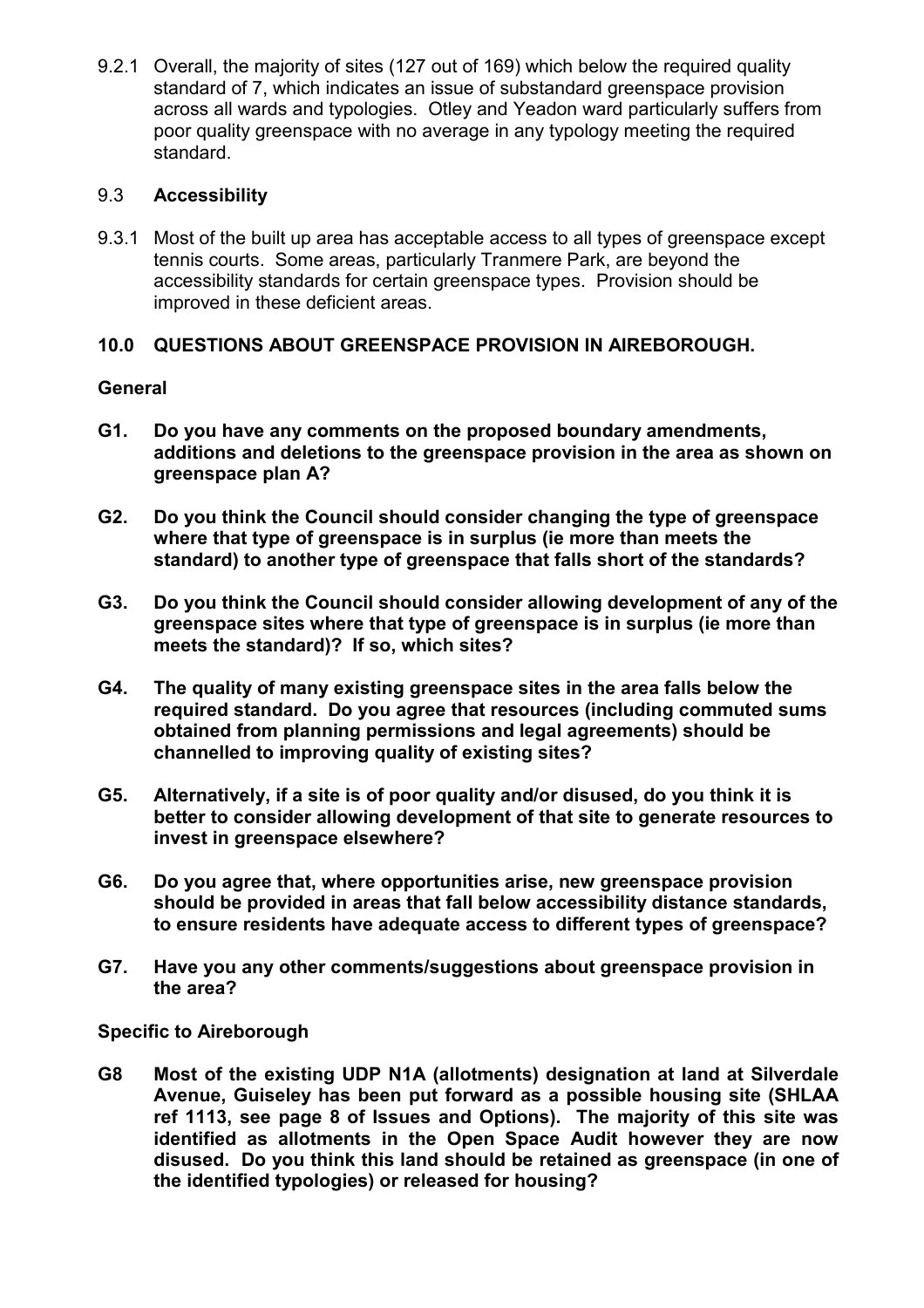**G9 The existing UDP N6 (playing pitchs) designation at High Royds Hospital and the surrounding open space identified as amenity greenspace in the Open Space Audit, has been put forward as a possible housing site along with land to the south (SHLAA ref 1148, see page 8 of Issues and Options). Open space provision has been reconfigured within the High Royds development site however do you think this particular land should be retained as greenspace (in one of the identified typologies) or released for housing?**